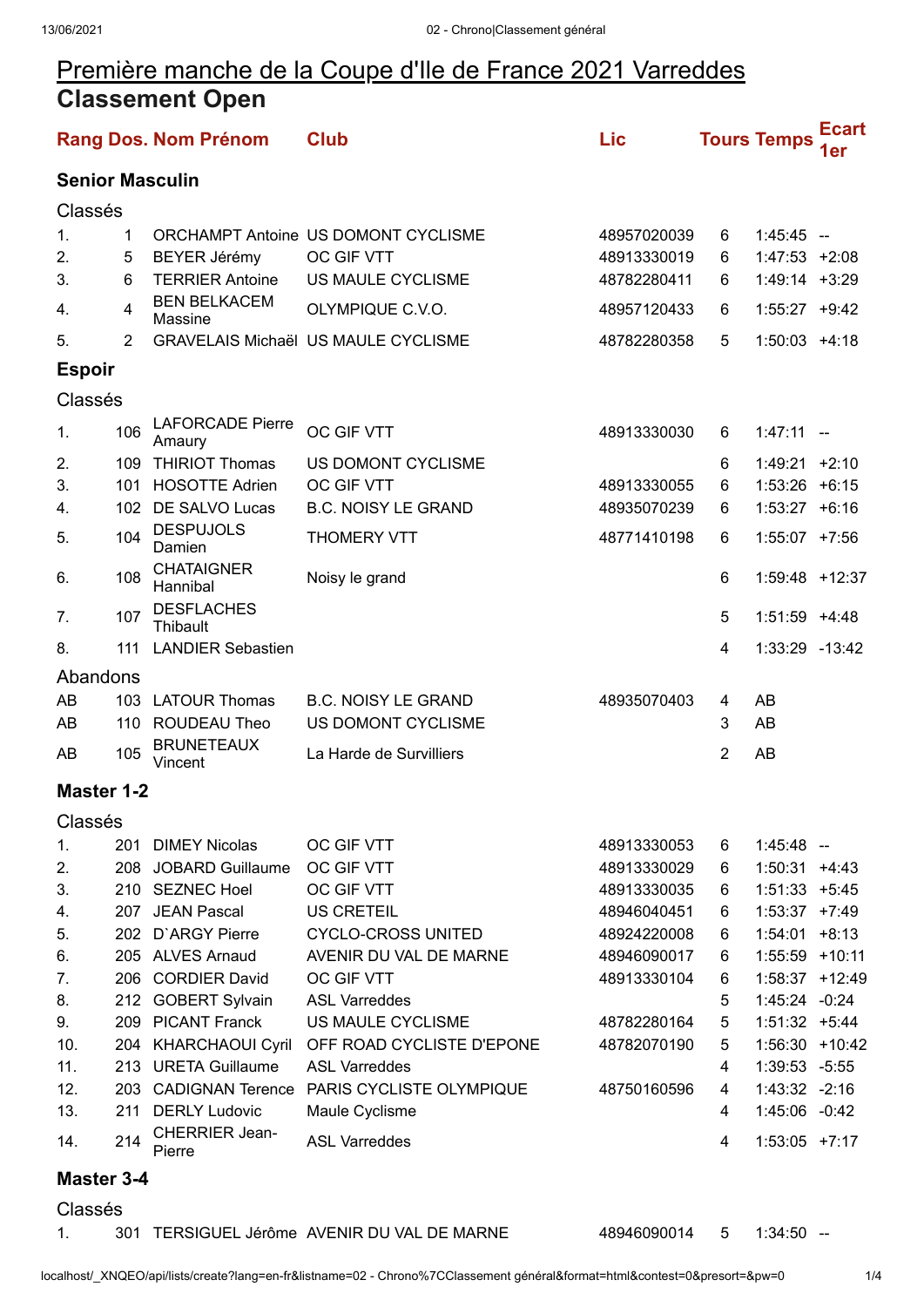| 2.              |     | 303 SOLOHUB Rudy                    | <b>JS FERTE GAUCHER</b>                              | 48771140292 | 5 | $1:36:17$ +1:27  |          |
|-----------------|-----|-------------------------------------|------------------------------------------------------|-------------|---|------------------|----------|
| 3.              |     | 308 ANCEL Pierre Yves               | US DOMONT CYCLISME                                   | 48957020207 | 5 | $1:36:20 +1:30$  |          |
| 4.              | 311 | LA MONTAGNE<br>Alexis               | <b>TEAM VTT MAISSE</b>                               | 48913250108 | 5 | $1:36:49$ +1:59  |          |
| 5.              |     | 321 SAGER Guillaume                 |                                                      |             | 5 | $1:36:59$ +2:09  |          |
| 6.              |     | 302 SURARDT Nicolas                 | <b>B.C. NOISY LE GRAND</b>                           | 48935070082 | 5 | $1:38:05$ +3:15  |          |
| 7 <sub>1</sub>  |     | 316 TISSIER Sébastien               | <b>TEAM VTT MAISSE</b>                               | 48913250038 | 5 | $1:38:57$ +4:07  |          |
| 8.              |     | 304 BOUR Renaud                     | <b>ESC MEAUX</b>                                     | 48771010475 | 5 | 1:41:29 +6:39    |          |
| 9.              |     | 318 GABILLET Wesley                 |                                                      |             | 5 | $1:43:42 +8:52$  |          |
| 10.             |     | 305 FERNANDES Yohan TEAM VTT MAISSE |                                                      | 48913250075 | 5 | $1:43:53 +9:03$  |          |
| 11.             |     | 312 MAUPOUX Renaud                  | <b>JS FERTE GAUCHER</b>                              | 48771140387 | 5 | 1:44:16 +9:26    |          |
| 12.             |     | 306 DESTREL Sylvain                 | EC MONTGERON VIGNEUX                                 | 48913070051 | 5 | 1:45:34 +10:44   |          |
| 13.             |     | 315 SAVARY Nicolas                  | OC GIF VTT                                           | 48913330107 | 5 | 1:47:44 +12:54   |          |
| 14.             |     | 320 LE POUL Michaël                 | <b>ES STAINS CYCLISME</b>                            |             | 5 | 1:48:22 +13:32   |          |
| 15.             |     | 317 VANVYNCKT Michel                | EC MONTGERON VIGNEUX                                 | 48913070386 | 5 | 1:48:58 +14:08   |          |
| 16.             |     | 307 LAPEYRONIE Julien               | VC ELANCOURT ST QUENTIN EN<br>YVELINES TEAM VOUSSERT | 48782260192 | 5 | 1:50:58 +16:08   |          |
| 17.             |     | 314 ROCCO Clément                   | <b>JS FERTE GAUCHER</b>                              | 48771140130 | 5 | $1:53:32 +18:42$ |          |
| 18.             |     | 313 QUINTANA Florent                | ROUE D'OR CONFLANAISE                                | 48782100391 | 4 | $1:34:55 + 0:05$ |          |
| Abandons        |     |                                     |                                                      |             |   |                  |          |
| AB              |     | 310 JULIEN Matthieu                 | US MAULE CYCLISME                                    | 48782280308 | 3 | AB               |          |
|                 |     |                                     |                                                      |             |   |                  |          |
| <b>Master 5</b> |     |                                     |                                                      |             |   |                  |          |
| Classés         |     |                                     |                                                      |             |   |                  |          |
| 1.              | 401 | <b>BULLIOT Jean</b><br>Michel       | EC MONTGERON VIGNEUX                                 | 48913070189 | 5 | $1:35:41 -$      |          |
| 2.              |     | 405 BREHIER Hugues                  | EC MONTGERON VIGNEUX                                 | 48913070001 | 5 | $1:35:43 +0:02$  |          |
| 3.              |     | 408 BIDENNE Loïc                    | <b>JS FERTE GAUCHER</b>                              | 48771140349 | 5 | $1:38:53 +3:12$  |          |
| 4.              |     | 415 VAUDRAN Richard                 | PARISIS A.C. 95                                      | 48957140615 | 5 | $1:38:56$ +3:15  |          |
| 5.              | 403 | <b>MICHOUT Eric</b>                 | US MAULE CYCLISME                                    | 48782280161 | 5 | $1:43:39$ +7:58  |          |
| 6.              |     | 414 ROBERT Jean Luc                 | EC MORSANG SUR ORGE                                  | 48913390005 | 5 | 1:46:23 +10:42   |          |
| 7.              |     | 409 DURIEUX Ludovic                 | EC MONTGERON VIGNEUX                                 | 48913070317 | 5 | $1:46:54$ +11:13 |          |
| 8.              |     |                                     | 413 ORSATTONI Philippe EC MORSANG SUR ORGE           | 48913390033 | 5 | 1:54:29 +18:48   |          |
| 9.              | 416 | <b>CHATAIGNER</b><br>Dominique      | <b>Boissy</b>                                        |             | 5 | 1:56:12 +20:31   |          |
| 10.             |     | 412 MOLINARIO Paul                  | EC MORSANG SUR ORGE                                  | 48913390003 | 4 | $1:36:10 + 0:29$ |          |
| 11.             | 404 | <b>MAGNERON Eric</b>                | <b>VTT VAL D'ESSONNE</b>                             | 48913280231 | 4 | $1:38:15$ +2:34  |          |
| 12.             | 406 | <b>BILLOT MORNET</b><br>Christophe  | <b>TEAM VTT MAISSE</b>                               | 48913250099 | 4 | $1:41:19$ +5:38  |          |
| 13.             |     | 411 FAZIO Pascal                    | EC MORSANG SUR ORGE                                  | 48913390035 | 4 | 1:49:16 +13:35   |          |
| 14.             |     | 407 NOEL Franck                     | Les koyotes                                          |             | 4 | 1:53:05 +17:24   |          |
| 15.             |     | 410 DERLY Michel                    | US MAULE CYCLISME                                    | 48782280039 | 3 | 1:32:36 -3:05    |          |
| 16.             |     | 402 CORBEAU Laurent                 | EC MONTGERON VIGNEUX                                 | 48913070045 | 1 | 23:22            | $-72:19$ |
| Junior          |     |                                     |                                                      |             |   |                  |          |
| Classés         |     |                                     |                                                      |             |   |                  |          |
| 1.              |     | 164 FERNANDES Jules                 | US METRO TRANSPORTS                                  | 48750240006 | 5 | $1:27:52 -$      |          |
| 2.              |     | 154 CHAMPION Axel                   | OC GIF VTT                                           | 48913330018 | 5 | $1:28:25 +0:33$  |          |
| 3.              |     | 158 RIOLET Baptiste                 | <b>B.C. NOISY LE GRAND</b>                           | 48935070421 | 5 | $1:31:49$ +3:57  |          |
|                 |     | 153 MIGLIORE Paul                   | OC GIF VTT                                           | 48913330040 | 5 | $1:32:54$ +5:02  |          |
| 4.<br>5.        | 151 | SAVINA Hugo                         | US DOMONT CYCLISME                                   | 48957020205 | 5 | $1:33:05$ +5:13  |          |
| 6.              |     | 162 GAUTIER Loïc                    | OC GIF VTT                                           | 48913330088 | 5 | 1:33:50 +5:58    |          |
| 7.              | 155 | <b>GODARD Titouan</b>               | OC GIF VTT                                           | 48913330090 | 5 | 1:33:50 +5:58    |          |
| 8.              |     | 168 ROUSSEL Baptiste                | La Harde de Survilliers                              |             | 5 | $1:34:03$ +6:11  |          |
| 9.              | 157 | <b>MAIER Quentin</b>                | US DOMONT CYCLISME                                   | 48957020258 | 5 | 1:34:53          | $+7:01$  |
| 10.             |     | 160 FAUQUEREAU                      | US DOMONT CYCLISME                                   | 48957020243 | 5 | 1:39:39 +11:47   |          |
|                 |     |                                     |                                                      |             |   |                  |          |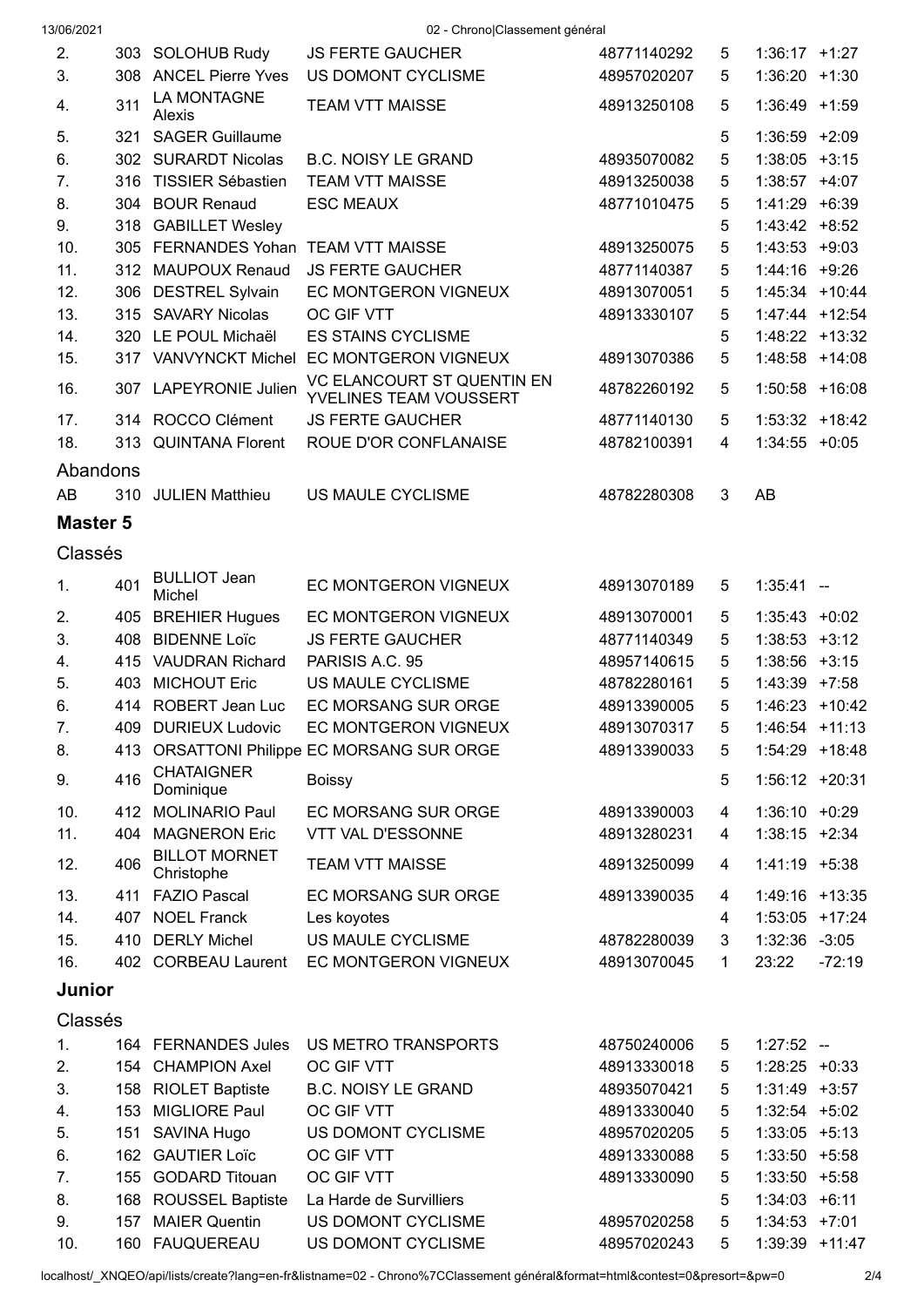|                 |      | Jonah                                     |                                                              |             |   |                   |                |
|-----------------|------|-------------------------------------------|--------------------------------------------------------------|-------------|---|-------------------|----------------|
| 11.             | 156  | <b>LAMOUCHE</b><br>Constantin             | <b>VC MONTIGNY BRETONNEUX</b>                                | 48782350814 | 5 | $1:42:48$ +14:56  |                |
| 12.             |      | 163 BOUR Adrien                           | <b>ESC MEAUX</b>                                             | 48771010463 | 5 | 1:43:19 +15:27    |                |
| 13.             |      | 166 LE POUL Erwan                         | <b>ES STAINS CYCLISME</b>                                    |             | 5 | 1:47:20 +19:28    |                |
| 14.             | 165  | <b>PEYRAT Antoine</b>                     | <b>VC MONTIGNY BRETONNEUX</b>                                | 48782350233 | 4 | 1:30:13           | $+2:21$        |
| 15.             | 171  | <b>ETIENNE Tristan</b>                    | <b>Team Absolute VTT</b>                                     |             | 4 | $1:36:36$ +8:44   |                |
| 16.             | 170  | <b>BAPTISTA Julien</b>                    | <b>Pontault Combault</b>                                     |             | 4 | 1:40:31           | $+12:39$       |
| 17.             |      | 167 LE POUL Loick                         | <b>ES STAINS CYCLISME</b>                                    |             | 4 | 1:41:51 +13:59    |                |
| 18.             | 169  | <b>CONDAMINE Adrien Pontault Combault</b> |                                                              |             | 4 | 1:42:24           | $+14:32$       |
| 19.             |      | 152 SOULIER Lohann                        |                                                              |             | 1 | 24:02             | $-63:50$       |
| 20.             | 161  | JEZOUIN Clément                           | OFF ROAD CYCLISTE D'EPONE                                    | 48782070173 | 0 | 5:39              | $-82:13$       |
| Abandons        |      |                                           |                                                              |             |   |                   |                |
|                 |      | <b>RODRIGUES DE</b>                       |                                                              |             |   |                   |                |
| AB              | 159  | <b>SOUSA Nolan</b>                        | <b>TEAM VTT MAISSE</b>                                       | 48913250104 | 4 | AB                |                |
| <b>Junior F</b> |      |                                           |                                                              |             |   |                   |                |
|                 |      |                                           |                                                              |             |   |                   |                |
| Classés         |      |                                           |                                                              |             |   |                   |                |
| 1.              |      | 452 HAUTREUX Louise                       | <b>AC MARINES</b>                                            | 48957280036 | 4 | $1:24:54 -$       |                |
| 2.              | 451  | <b>BRETTE Emilie</b>                      | OC GIF VTT                                                   | 48913330081 | 4 | $1:25:47 +0:53$   |                |
| 3.              | 454  | <b>VERSCHELDE</b><br>Leane                | <b>CSM PUTEAUX</b>                                           | 48924010393 | 4 | $1:30:31 + 5:37$  |                |
| 4.              |      | 453 PORLIER Roxanne                       | ROUE D'OR CONFLANAISE                                        | 48782100392 | 4 | $1:31:13 + 6:19$  |                |
| <b>Senior F</b> |      |                                           |                                                              |             |   |                   |                |
|                 |      |                                           |                                                              |             |   |                   |                |
| Classés         |      |                                           |                                                              |             |   |                   |                |
| 1.              | 471  | LE DANTEC<br>Gwennig                      | ROUE D'OR CONFLANAISE                                        | 48782100384 | 4 | $1:23:15 -$       |                |
| 2.              | 473  | <b>TEMPORELLI Karine</b>                  | LA PÉDALE FERTOISE EQUIPE<br><b>CYCLISTE DU PAYS FERTOIS</b> | 48771020084 | 4 | $1:26:52 +3:37$   |                |
| 3.              | 476. | <b>CASSIER Claire</b>                     | <b>CM AUBERVILLIERS 93</b>                                   | 48935050706 | 4 | $1:34:59$ +11:44  |                |
| 4.              |      | 472 ROST Cynthia                          | OFF ROAD CYCLISTE D'EPONE                                    | 48782070127 | 4 | $1:37:31 + 14:16$ |                |
| 5.              |      | 475 MICHOUT Céline                        | US MAULE CYCLISME                                            | 48782280345 | 3 | $1:57:45$ +34:30  |                |
| 6.              |      | 474 VERLET Laurie                         | US MAULE CYCLISME                                            | 48782280320 | 2 | 52:15             | $-31:00$       |
| <b>Cadet</b>    |      |                                           |                                                              |             |   |                   |                |
|                 |      |                                           |                                                              |             |   |                   |                |
| Classés         |      |                                           |                                                              |             |   |                   |                |
| 1.              |      | 505 PAULY Baptiste                        | ROUE D'OR CONFLANAISE                                        | 48782100394 | 3 | 59:35             | $\overline{a}$ |
| 2.              |      | 513 SAVARY Victor                         | OC GIF VTT                                                   | 48913330108 | 3 | $1:00:40 +1:05$   |                |
| 3.              |      |                                           | 503 QUINTANA L Louka ROUE D'OR CONFLANAISE                   | 48782100390 | 3 | $1:01:00$ +1:25   |                |
| 4.              |      | 504 AMET Basile                           | OC GIF VTT                                                   | 48913330049 | 3 | $1:01:42 +2:07$   |                |
| 5.              |      | 515 JANVIER Logan                         | La Harde de Survilliers                                      |             | 3 | $1:03:04$ +3:29   |                |
| 6.              |      | 511 LEFEVRE Maxence                       | OC GIF VTT                                                   | 48913330046 | 3 | $1:03:33 +3:58$   |                |
| 7.              |      | 517 PONTE Maxime                          | La Harde de Survilliers                                      |             | 3 | $1:03:34$ +3:59   |                |
| 8.              |      | 502 VAZE Emile                            | <b>VC FONTAINEBLEAU AVON</b>                                 | 48771130292 | 3 | $1:04:53 +5:18$   |                |
| 9.              |      | 516 VENTIMIGLIA Loris                     | La Harde de Survilliers                                      |             | 3 | $1:08:41 +9:06$   |                |
| 10.             |      | 509 CORNU Jules                           | OC GIF VTT                                                   | 48913330069 | 3 | 1:09:11           | $+9:36$        |
| 11.             | 512  | <b>MARTIN</b><br><b>WITKOWSKI Etienne</b> | OC GIF VTT                                                   | 48913330075 | 3 | 1:10:36 +11:01    |                |
| 12.             | 510  | LE BOT DROUET<br>Yanis                    | OFF ROAD CYCLISTE D'EPONE                                    | 48782070121 | 3 | $1:10:37$ +11:02  |                |
| 13.             |      | 507 QUINTANA Vianney                      | ROUE D'OR CONFLANAISE                                        | 48782100389 | 3 | $1:12:48$ +13:13  |                |
| 14.             |      | 508 COLOMBO Raphael                       | VC ELANCOURT ST QUENTIN EN<br>YVELINES TEAM VOUSSERT         | 48782260191 | 3 | $1:16:14$ +16:39  |                |
| 15.             | 514  | <b>VERSCHELDE</b><br>Lucas                | <b>VELO CLUB DE COMPANS</b>                                  | 48771590043 | 3 | $1:24:05$ +24:30  |                |
| 16.             |      | 506 FILBAS TURPIN                         | OC GIF VTT                                                   | 48913330076 | 0 | 5:59              | $-53:36$       |
|                 |      |                                           |                                                              |             |   |                   |                |